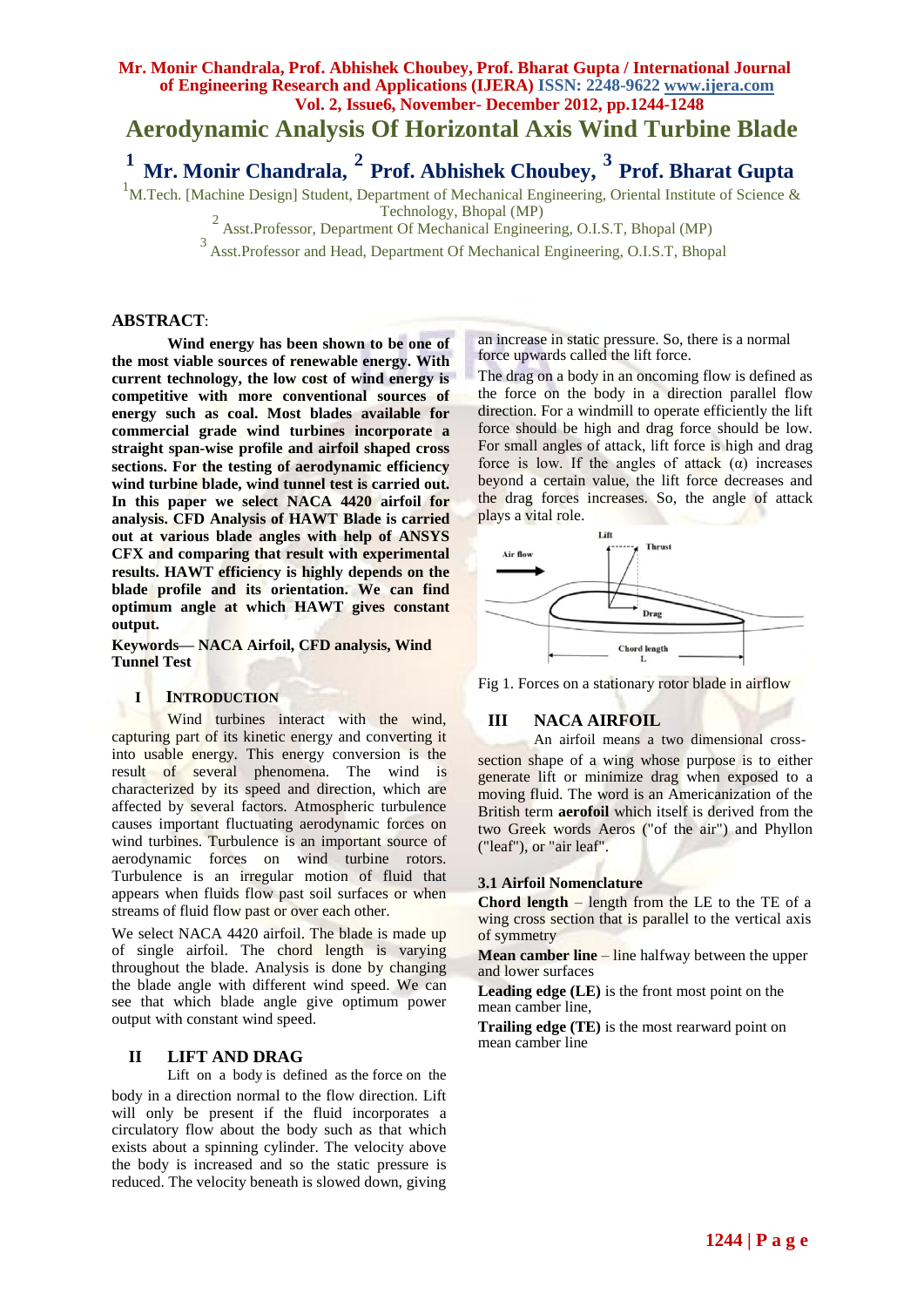

Fig 2. Airfoil nomenclature

**Camber** – maximum distance between the mean camber line and the chord line, measured perpendicular to the chord line

- 0 camber or uncambered means the airfoil is

symmetric above and below the chord line **Thickness**  – distance between upper surface and lower surface measured perpendicular to the mean camber line

#### **3.2 NACA Four digit series (4420)**

- 1. First number is camber in percentage of chord**(4)**
- 2. Second number is location of maximum camber in tenths of chord measured from LE**(40)**
- 3. Last two digits give maximum thickness in percentage of chord**(20)**[1]

# **IV DESIGNING OF HAWT**

Power generated due to wind speed is given by following equation.

$$
P_w \frac{1}{2} \times p \times A \times u^3 \frac{16}{27}
$$

Where,

 $P_w = Power of wind (watt)$  $p =$  Air density (Kg/m<sup>3</sup>) (1.225 Kg/m<sup>3</sup>) A= Area of segment of the wind being considered  $u =$  Undistributed wind speed (m/s) The wind velocity is taken as 8 m/s

We can find the value of  $C_L$  and  $C_D$  from Design Foil Workshop for different angle of attack. For AOA 10 degree,  $C_{L}$ =1.279,  $C_{D}$ =0.0144

Lift and Drag forces find out by following equation

$$
F_L = \frac{1}{2}\rho \times u^2 \times C \times lb \times C_L
$$
  
\n
$$
F_D = \frac{1}{2}\rho \times u^2 \times C \times lb \times C_D
$$
  
\nWhere,

 $C=$  chord length-1.1 m lb= length of blade element-2 m  $C_L$  = lift coefficient  $C_D$  = drag coefficient

# **V METHOD OF ANALYSIS**

The aerofoil NACA 4420 is chosen for blade modeling as shown in fig.3. NACA 4420 profiles are obtained from Qblade software [2] .The modeling is done with Solid Works. The blade is modeled for the specification given in Table1.



Fig3 .NACA 4420 airfoil profile

| NACA 4420 Profile   |          |  |  |  |
|---------------------|----------|--|--|--|
| Root chord length   | 1651 mm  |  |  |  |
| Tip chord length    | 650 mm   |  |  |  |
| Length of blade     | 10700 mm |  |  |  |
| Hub diameter        | 337.5 mm |  |  |  |
| Hub length          | 1465 mm  |  |  |  |
| Hub to blade (neck) | 1475 mm  |  |  |  |

Table 1. Blade specification



Fig4. Wind turbine blade

#### **5.1Numerical method**

The numerical method utilized for the simulation had a density based solver with implicit formulation, 2-D domain geometry, absolute velocity formulation, and superficial velocity for porous formulation. For this test, a simple solver and an external compressible flow model for the turbulence was utilized. There are different equations used for flow, turbulence, species, and energy [3]. A simple method was used for the pressure-velocity coupling. For the discretization, a standard pressure was used, and density, momentum and turbulent kinetic energy were set to second order upwind. [4, 5].

#### **5.2Flow analysis**

The computational flow analysis is also performed for NACA 4420 profile. The three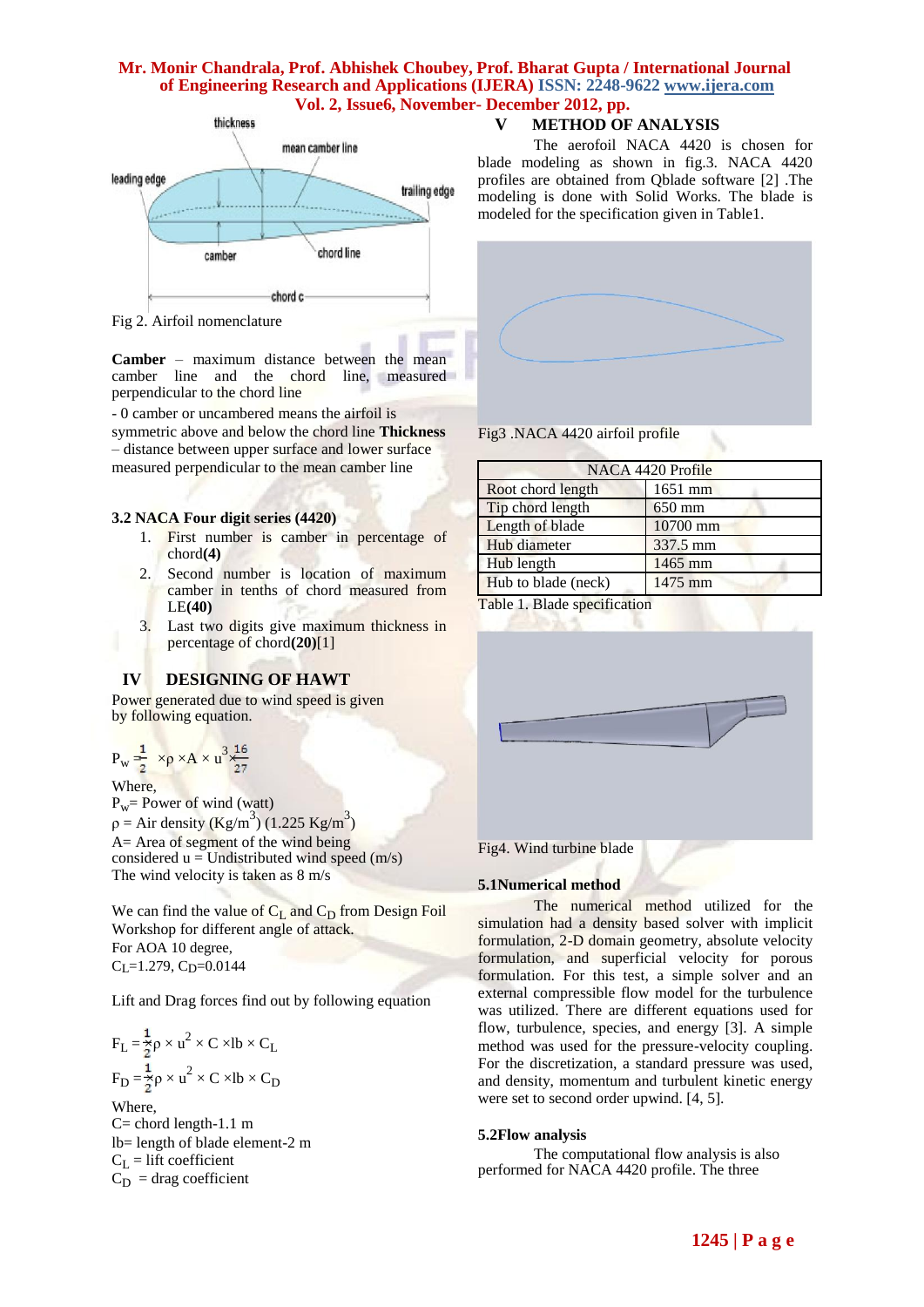sections are considered for flow analysis at the blade from root to tip show in Table.2.

| Section | Distance from | Chord length |
|---------|---------------|--------------|
|         | hub(m)        |              |
|         |               | 1.651        |
|         | 6 82          |              |
|         |               | 64           |

The NACA 4420 airfoil profile is created in solid work software and the CFD analysis is performed in ANSYS CFX. A smart fine mesh is created for the flow area.

#### **5.3 CFD analysis procedure**

1. Create cavity model of horizontal axis wind turbine blade.



Fig 5. Cavity model of NACA 4420 airfoil

- 2. Save as above cavity model in IGES file format and import this IGES file into ANSYS CFX.
- 3. Generate geometry in ANSYS CFX.
- 4. Meshing the geometry.
- 5. ANSYS CFX for pre-processing
- 6. Create air domain

| Domain Type                | <b>Fluid Domain</b> |  |
|----------------------------|---------------------|--|
| Fluid                      | Air Ideal Gas       |  |
| <b>Domain Motion</b>       | Stationary          |  |
| <b>Heat Transfer Model</b> | <b>Total Energy</b> |  |
| Turbulence Model           | K- Model            |  |

- 7. Define inlet
- 8. Define outlet
- 9. Define solver control criteria[6]

#### **5.4 Geometry and boundary conditions**

Inlet velocity for the experiments and simulations is 16 m/sec and turbulence viscosity ratio is 10. A fully turbulent flow solution was used in ANSYS CFX. A simple solver was utilized and the operating pressure was set to zero. Calculation was done for the "linear" region. [7, 8].The airfoil profile and boundary conditions are all created. In cavity

domain one inlet, outlets other are symmetry boundary.







Fig 7. Velocity plot-22.5<sup>°</sup> blade angle



Fig 8. Velocity plot-30<sup>°</sup> blade angle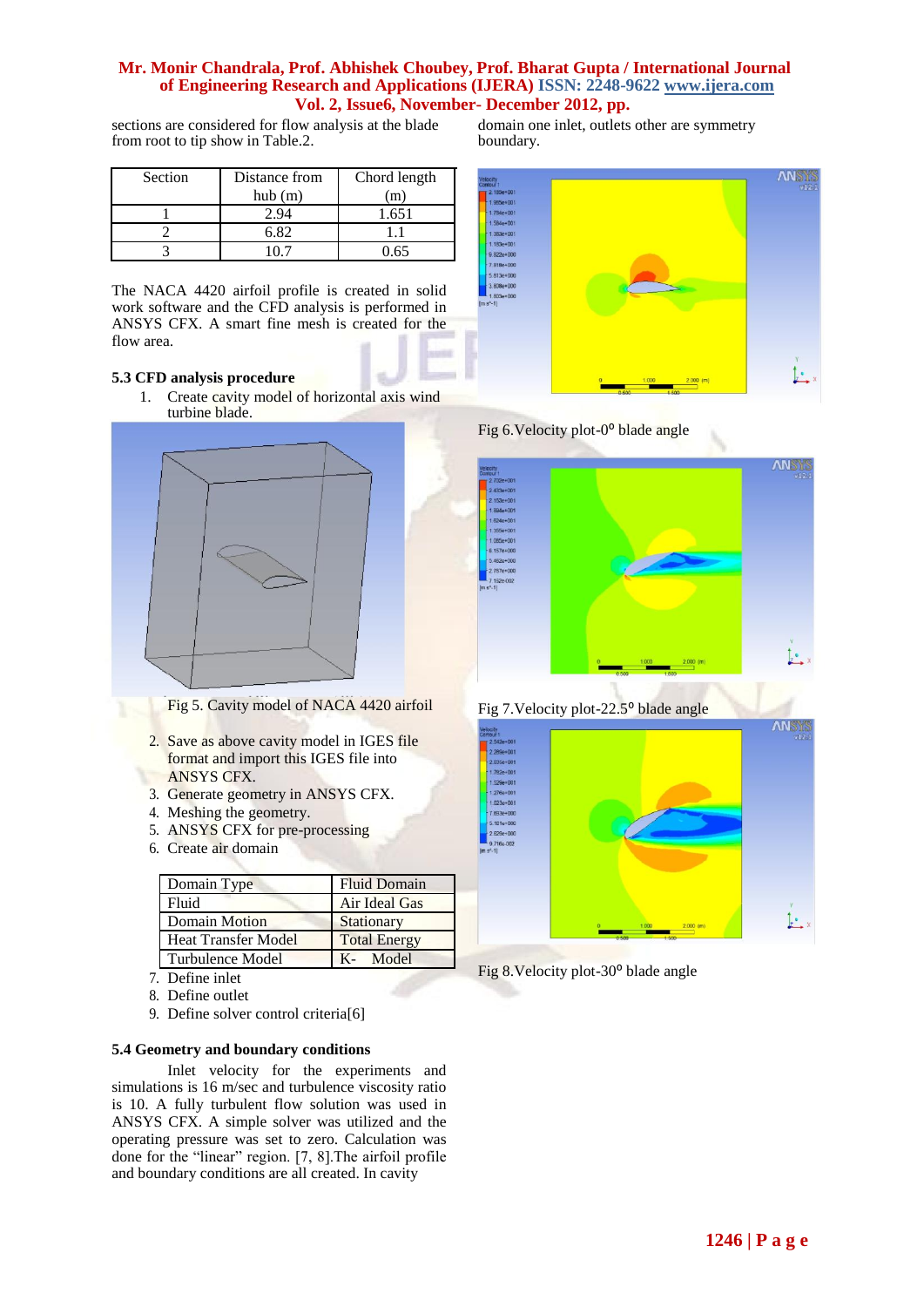



Fig 9. Velocity plot-37.5<sup>°</sup> blade angle



Fig10. Velocity plot-45<sup>°</sup> blade angle



Fig11.Velocity plot-60<sup>°</sup> blade angle



Fig12.Velocity plot-75<sup>°</sup> blade angle

Fig13. Velocity plot-90<sup>°</sup> blade angle

| Sr.            | <b>Blade</b>       | Velocity | Densi  | Power      |
|----------------|--------------------|----------|--------|------------|
| N              | Angle <sup>o</sup> | (m/s)    | ty     | (W)        |
| $\mathbf{O}$   |                    |          | (kg/m) |            |
|                |                    |          |        |            |
| $\mathbf{1}$   | $\Omega$           | 15.5     | 1.225  | 1457710.87 |
| $\overline{2}$ | 22.5               | 16       | 1.225  | 1603379.2  |
| 3              | 37.5               | 16.05    | 1.225  | 1618457.90 |
| $\overline{4}$ | 45                 | 16.10    | 1.225  | 1633630.84 |
| 5              | 60                 | 16.17    | 1.225  | 1655031.85 |
| 6              | 75                 | 16.94    | 1.225  | 1902902.40 |
| 7              | 90                 | 17.8     | 1.225  | 2207680.92 |

Table 3. Effect of power in various angle of blade



Figure 14.Effect of power in various angle of blade

# **VI WIND TUNNEL TESTING**

This airfoil made up of aluminium. I put the airfoil at different angle of attack with a constant velocity 16 m/s and find pressure distribution over an airfoil.

# **6.1 Operating procedure**